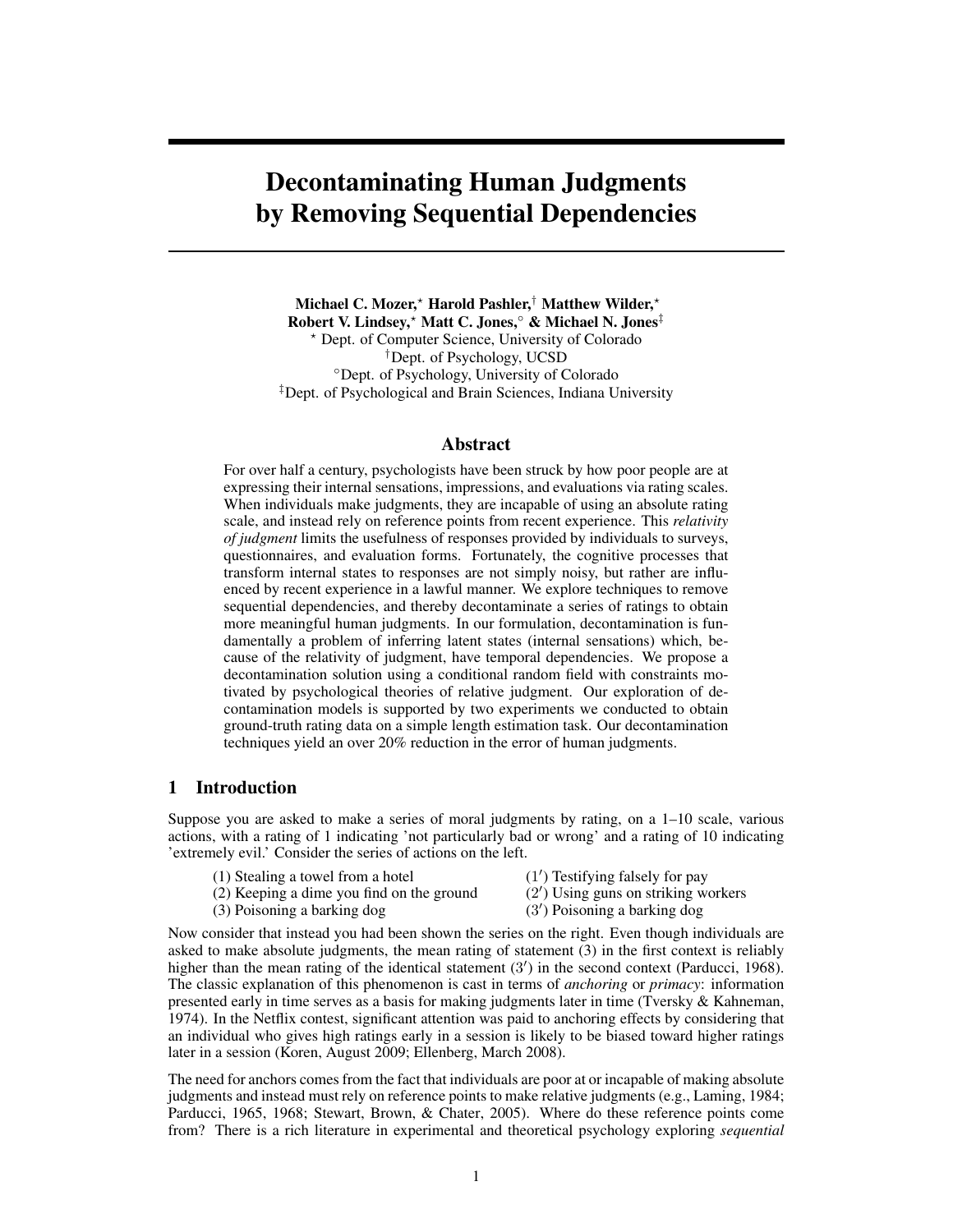*dependencies* suggesting that reference points change from one trial to the next in a systematic manner. (We use the psychological jargon 'trial' to refer to a single judgment or rating in a series.)

Sequential dependencies occur in many common tasks in which an individual is asked to make a series of responses, such as filling out surveys, questionnaires, and evaluations (e.g., usability ratings, pain assessment inventories). Every faculty member is aware of drift in grading that necessitates comparing papers graded early on a stack with those graded later. Recency effects have been demonstrated in domains as varied as legal reasoning and jury evidence interpretation (Furnham, 1986; Hogarth & Einhorn, 1992) and clinical assessments (Mumma & Wilson, 2006).

However, the most carefully controlled laboratory studies of sequential dependencies, dating back to the the 1950's (discussed by Miller, 1956), involve the rating of unidimensional stimuli, such as the loudness of a tone or the length of a line. Human performance at rating stimuli is surprisingly poor compared to an individual's ability to discriminate the same stimuli. Regardless of the domain, responses convey not much more than 2 bits of mutual information with the stimulus (Stewart et al., 2005). Different types of judgment tasks have been studied including *absolute identification*, in which the individual's task is to specify the distinct stimulus level  $(e.g., 10$  levels of loudness), *magnitude estimation*, in which the task is to estimate the magnitude of a stimulus which may vary continuously along a dimension, and *categorization* which is a hybrid task requiring individuals to label stimuli by range. Because the number of responses in absolute identification and categorization tasks is often quite large, and because individuals are often not aware of the discreteness of stimuli in absolute identification tasks, there isn't a qualitative difference among tasks. Feedback is typically provided, especially in absolute identification and categorization tasks. Without feedback, there are no explicit anchors against which stimuli can be assessed.

The pattern of sequential effects observed is complex. Typically, experimental trial t, trial  $t-1$  has a large influence on ratings, and trials  $t - 2$ ,  $t - 3$ , etc., have successively diminishing influences. The influence of recent trials is exerted by *both* the stimuli and responses, a fact which makes sense in light of the assumption that individuals form their response on the current trial by analogy to recent trials (i.e., they determine a response to the current stimulus that has the same relationship as the previous response had to the previous stimulus). Both *assimilation* and *contrast* effects occur: an assimilative response on trial t occurs when the response moves in the direction of the stimulus or response on trial  $t - k$ ; a contrastive response is one that moves away. Interpreting recency effects in terms of assimilation and contrast is nontrivial and theory dependent (DeCarlo  $& Cross, 1990$ ).

Many mathematical models have been developed to explain the phenomena of sequential effects in judgment tasks. All adopt the assumption that the transduction of a stimulus to its internal representation is veridical. We refer to this internal representation as the *sensation*, as distinguished from the external stimulus. (For judgments of nonphysical quantities such as emotional states and affinities, perhaps the terms *impression* or *evaluation* would be more appropriate than sensation.) Sequential dependencies and other corruptions of the representation occur in the mapping of the sensation to a response. According to all theories, this mapping requires reference to previous sensation-response pairings. However, the theories differ with respect to the reference set. At one extreme, the theory of Stewart et al. (2005) assumes that only the previous sensation-response pair matters. Other theories assume that multiple sensation-response anchors are required, one fixed and unchanging and another varying from trial to trial (e.g., DeCarlo & Cross, 1990). And in categorization and absolute identification tasks, some theories posit anchors for each distinct response, which are adjusted trial-to-trial (e.g., Petrov & Anderson, 2005). Range-frequency theory (Parducci, 1965) claims that sequential effects arise because the sensation-response mapping is adjusted to utilize the full response range, and to produce roughly an equal number of responses of each type. This effect is the consequence of many other theories, either explicitly or implicitly.

Because recent history interacts with the current stimulus to determine an individual's response, responses have a complex relationship with the underlying sensation, and do not provide as much information about the internal state of the individual as one would hope. In the applied psychology literature, awareness of sequential dependencies has led some researchers to explore strategies that mitigate relativity of judgment, such as increasing the number of response categories and varying the type and frequency of anchors (Mumma & Wilson, 2006; Wedell, Parducci, & Lane, 1990).

In contrast, our approach to extracting more information from human judgments is to develop automatic techniques that recover the underlying sensation from a response that has been contaminated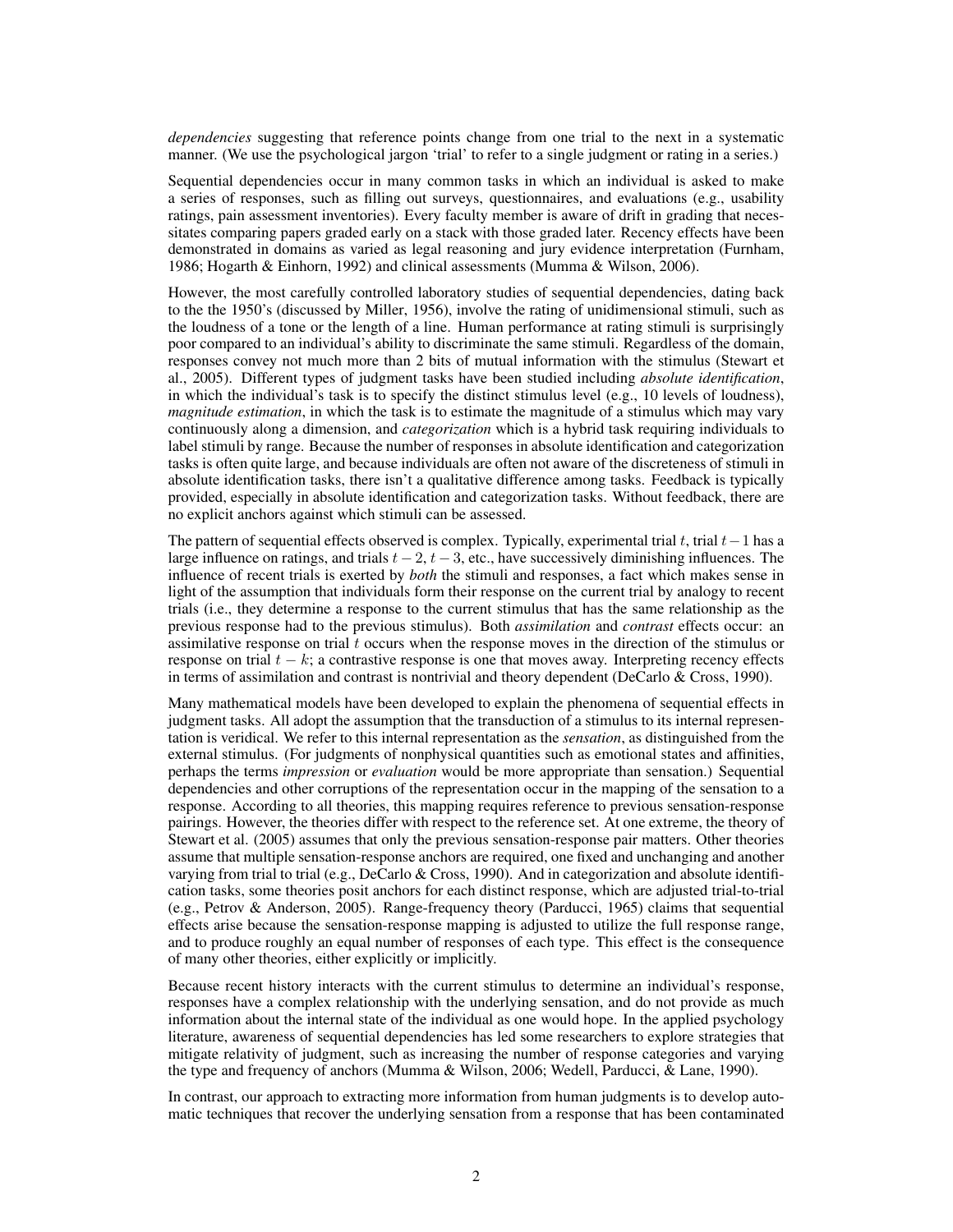by cognitive processes producing the response. We term this recovery process *decontamination*. As we mentioned earlier, there is some precedent in the Netflix competition for developing empirical approaches to decontamination. However, to the best of our knowledge, the competitors were not focused on trial-to-trial effects, and their investigation was not systematic. Systematic investigation requires ground truth knowledge of the individuals' sensations.

# 2 Experiments

To collect ground-truth data for use in the design of decontamination techniques, we conducted two behavioral experiments using stimuli whose magnitudes could be objectively determined. In both experiments, participants were asked to judge the horizontal gap between two vertically aligned dots on a computer monitor. The position of the dots on the monitor shifted randomly from trial to trial. Participants were asked to respond to each dot pair using a 10-point rating scale, with 1 corresponding to the smallest gap they would see, and 10 corresponding to the largest.

The task requires absolute identification of 10 distinct gaps. The participants were only told that their task was to judge the distance between the dots. They were not told that only 10 unique stimuli were presented, and were likely unaware of this fact (memory of exact absolute gaps is too poor), and thus the task is indistinguishable from a magnitude estimation or categorization task in which the gap varied continuously. The experiment began with a practice block of ten trials. During the practice block, participants were shown every one of the ten gaps in random order, and simultaneous with the stimulus they were told—via text on the screen below the dots—the correct classification. After the practice blocks, no further feedback was provided. Although the psychology literature is replete with line-length judgment studies (two recent examples: Lacouture, 1997; Petrov & Anderson, 2005), the vast majority provide feedback to participants on at least some trials beyond the practice block. We wanted to avoid the anchoring provided by feedback in order that the task is more analogous to the the type of survey tasks we wish to decontaminate, e.g., the Netflix movie scores. Another distinction between our experiments and previous experiments is an attempt to carefully control the sequence structure, as described next.

#### 2.1 Experiment Methodology

In Experiment 1, the practice block was followed by 2 blocks of 90 trials. Within a block, the trial sequence was arranged such that each gap was preceded exactly once by each other gap, with the exception that no repetitions occurred. Further, every ten trials in a block consisted of exactly one presentation of each gap. In Experiment 2, the practice block was followed by 2 blocks of 100 trials. The constraint on the sequence in Experiment 2 was looser than in Experiment 1: within a block, each gap occurred exactly once preceded by each other gap. However, repetitions were included, and there was no constraint on the subblocks of ten trials. The other key difference between experiments was the gap lengths. In Experiment 1, gap g, with  $g \in \{1, 2, ...10\}$  spanned a proportion .08g of the screen width. In Experiment 2, gap g spanned a proportion  $.061 + .089g$  of the screen width. The main reason for conducting Experiment 2 was that we found the gaps used in Experiment 1 resulted in low error rates and few sequential effects for the smaller gaps. Other motivations for Experiment 2 will be explained later.

Both experiments were conducted via the web, using a web portal set up for psychology studies. Participants were prescreened for their ability to understand English instructions, and were paid \$4 for the 10–15 minutes required to complete the experiment. Two participants in Experiment 1 and one participant in Experiment 2 were excluded from data analysis because their accuracy was below 20%. The portal was opened for long enough to obtain good data from 76 participants in each Experiment. Individuals were allowed to participate in only one of the two experiments.

#### 2.2 Results and Discussion of Human Experiments

Figure 1 summarizes the data from Experiments 1 and 2 (top and bottom rows, respectively). All graphs depict the error on a trial, defined as the signed difference  $R_t - S_t$  between the current response,  $R_t$ , and the current stimulus level  $S_t$ . The left column plots the error on trial t as a function of  $S_{t-1}$  (along the abscissa) and  $S_t$  (the different colored lines, as specified by the key between the graphs). Pairs of stimulus gaps (e.g., G1 and G2) have been grouped together to simplify the graph.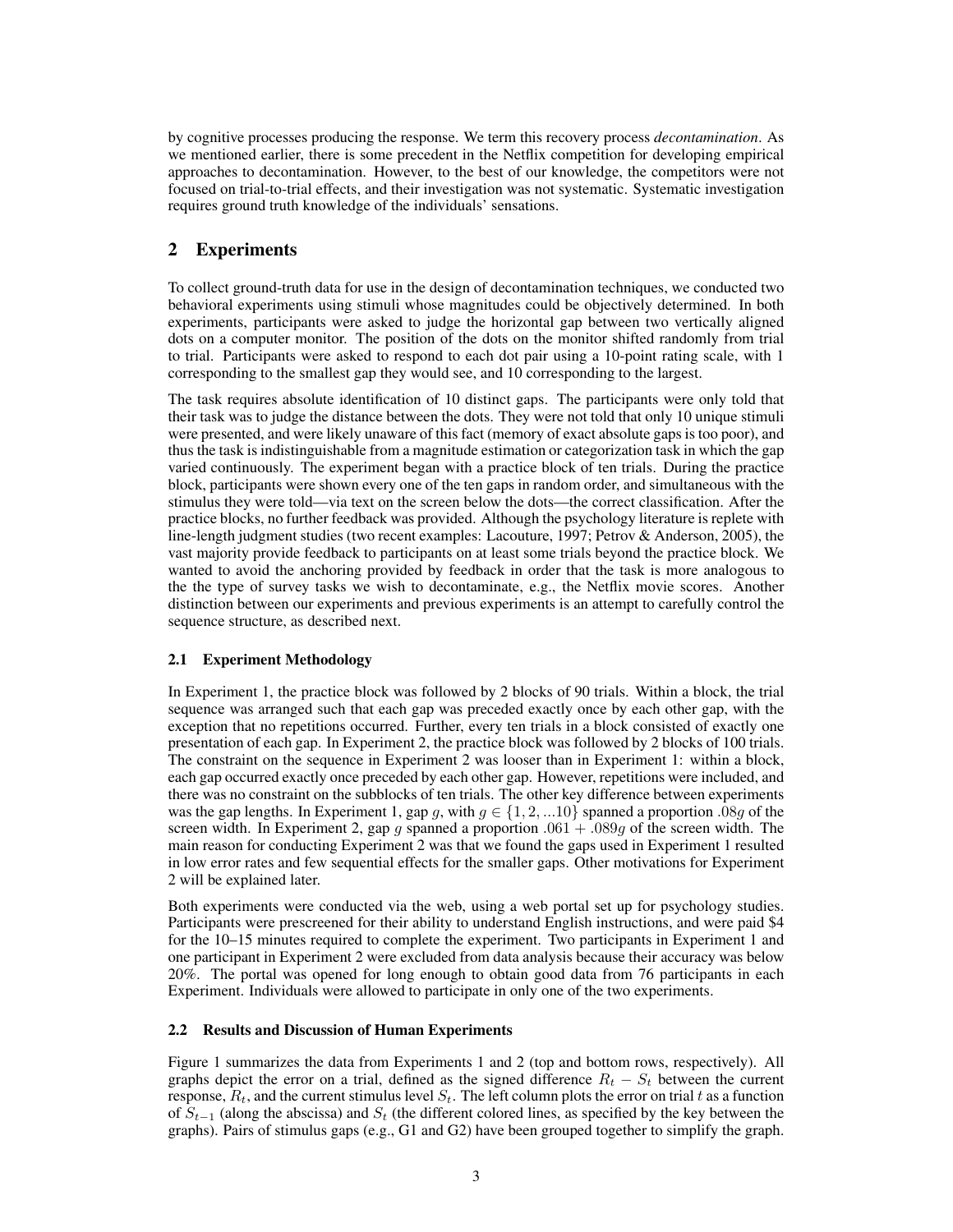

Figure 1: Human data from Experiments 1 (top row) and 2 (bottom row).

The small bars around the point indicate one standard error of the mean. The variation along the abscissa reflects sequential dependencies: assimilation is indicated by pairs of points with positive slopes (larger values of  $S_{t-1}$  result in larger  $R_t$ ), and contrast is indicated by negative slopes. The pattern of results across the two experiments is remarkably consistent.

The middle column shows another depiction of sequential dependencies by characterizing the distribution of errors ( $R_t-S_t \in \{>1, 1, 0, -1, < -1\}$ ) as a function of  $S_t-S_{t-1}$ . The predominance of assimilative responses is reflected in more  $R_t > S_t$  responses when  $S_t - S_{t-1} < 0$ , and vice-versa. The rightmost column presents the lag profile that characterizes how the stimulus on trial  $t - k$  for  $k = 1...5$  influences the response on trial t. The bars on each point indicate one standard error of the mean. For the purpose of the current work, most relevant is that sequential dependencies in this task may stretch back two or three trials.

## 3 Approaches To Decontamination

From a machine learning perspective, decontamination can be formulated in at least three different ways. First, it could be considered an unsupervised infomax problem of determining a sensation associated with each distinct stimulus such that the sensation sequence has high mutual information with the response sequence. Second, it could be considered a supervised learning problem in which a specialized model is constructed for each individual, using some minimal amount of ground-truth data collected from that individual. Here, the ground truth is the stimulus-sensation correspondence, which can be obtained—in principle, even with unknown stimuli—by laborious data collection techniques, such as asking individuals to provide a full preference ordering or multiple partial orderings over sets of stimuli, or asking individuals to provide multiple ratings of a stimulus in many different contexts, so as to average out sequential effects. Third, decontamination models could be built based on ground-truth data for one group of individuals and then tested on another group. In this paper, we adopt this third formulation of the problem.

Formally, the decontamination problem involves inferring the sequence of (unobserved) sensations given the complete response sequence. To introduce some notation, let  $R_{t_1,t_2}^p$  denote the sequence of responses made by participant p on trials  $t_1$  through  $t_2$  when shown a sequence of stimuli that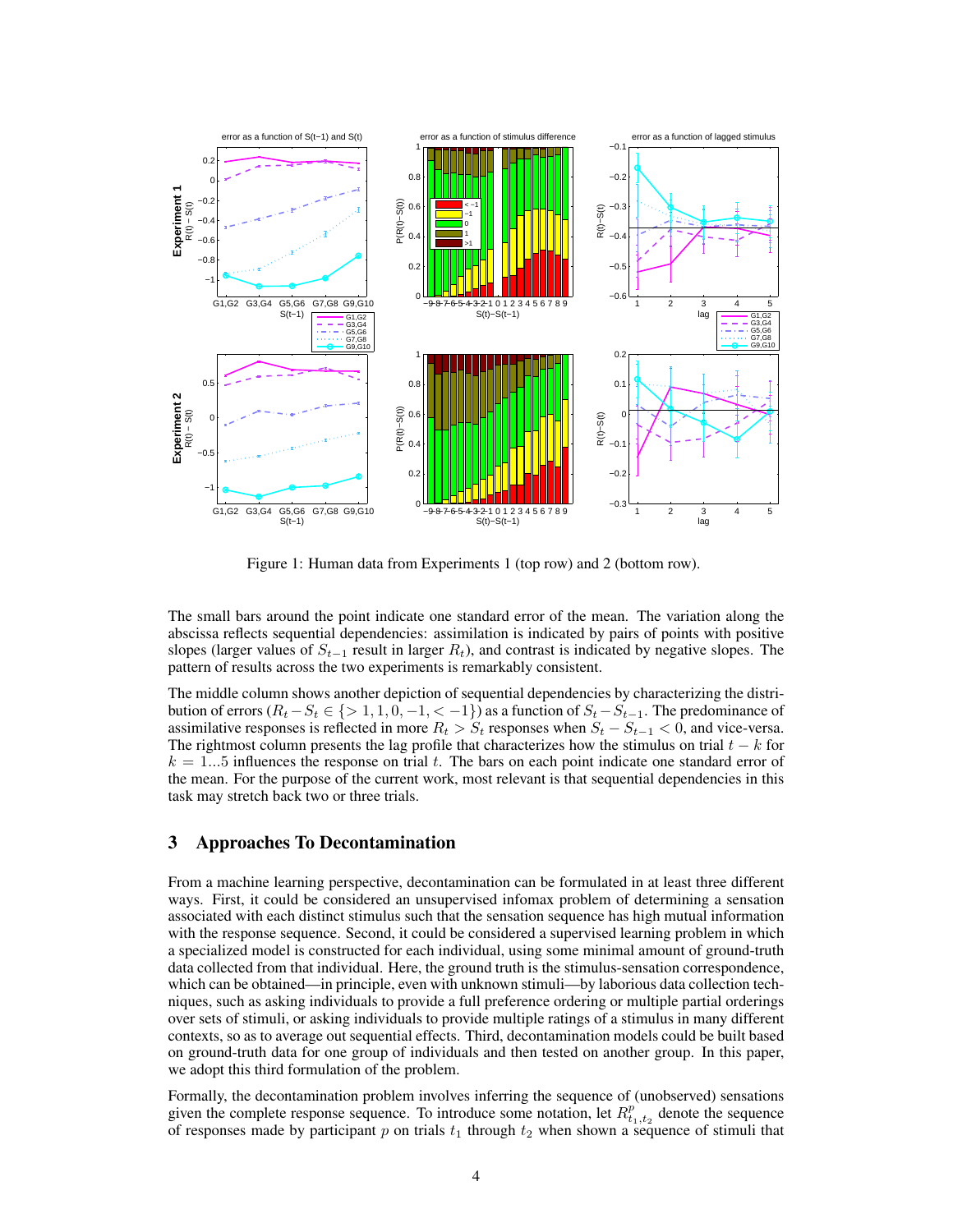evoke the sensation sequence  $S_{t_1,t_2}^p$ .<sup>1</sup> Decontamination can be cast as computing the expectation or probability over  $S_{1,T}^p$  given  $R_{1,T}^p$ , where T is the total number of judgments made by the individual.

Although psychological theories of human judgment address an altogether different problem—that of predicting  $R_t^p$ , the response on trial t, given  $S_{1,t}^p$  and  $R_{1,t-1}^p$ —they can inspire decontamination techniques. Two classes of psychological theories correspond to two distinct function approximation techniques. Many early models of sequential dependencies, culminating in the work of DeCarlo and Cross (1990), are framed in terms of autoregression. In contrast, other models favor highly flexible, nonlinear approaches that allow for similarity-based assimilation and contrast, and independent representations for each response label (e.g., Petrov & Anderson, 2005). Given the discrete stimuli and responses, a lookup table seems the most general characterization of these models.

We explore a two-dimensional space of decontamination techniques. The first dimension of this space is the model class: regression, lookup table, or an additive hybrid. We define our regression model estimating  $S_t$  as:

$$
REGt(m, n) = \alpha + \beta \cdot R_{t-m+1,t} + \gamma \cdot S_{t-n,t-1},
$$
\n(1)

where the model parameters  $\beta$  and  $\gamma$  are vectors, and  $\alpha$  is a scalar. Similarly, we define our lookup table LUT<sub>t</sub> $(m, n)$  to produce an estimate of  $S_t$  by indexing over the m responses  $R_{t-m+1,t}$  and the n sensations  $S_{t-n,t-1}$ . Finally, we define an additive hybrid, REG⊕LUT $(m, n)$  by first constructing a regression model, and then building a lookup table on the residual error,  $S_t - \text{REG}_t(m, n)$ . The motivation for the hybrid is the complementarity of the two models, the regression model capturing linear regularities and the lookup table representing arbitrary nonlinear relationships.

The second dimension in our space of decontamination techniques specifies how inference is handled. Decontamination is fundamentally a problem of inferring unobserved states. To utilize any of the models above for  $n > 0$ , sensations  $S_{t-n,t-1}$  must be estimated. Although time flows in one direction, inference flows in two: in psychological models,  $R_t$  is influenced by both  $S_t$  and  $S_{t-1}$ ; this translates to a dependence of  $S_t$  on both  $S_{t-1}$  and  $S_{t+1}$  when conditioned on  $R_{1,T}$ . To handle inference properly, we construct a linear-chain conditional random field (Lafferty, McCallum, & Pereira, 2001; Sutton & McCallum, 2007). As an alternative to the conditional random field (hereafter, *CRF*), we also consider a *simple* approach in which we simply set  $n = 0$  and discard the sensation terms in our regression and lookup tables. At the other extreme, we can assume an *oracle* that provides  $S_{t-n,t-1}$ ; this oracle approach offers an upper bound on achievable performance.

We explore the full Cartesian product of approaches consisting of models chosen from {REG, LUT, REG⊕LUT} and inference techniques chosen from {SIMPLE, CRF, ORACLE}. The SIMPLE and ORACLE approaches are straightforward classic statistics, but we need to explain how the different models are incorporated into a CRF. The linear-chain CRF is a distribution

$$
P(S_{1,T}|R_{1,T}) = \frac{1}{Z(R_{1,T})} \exp\left\{\sum_{t=1}^{T} \sum_{k=1}^{K} \lambda_k f_k(t, S_{t-1,t}, R_{1,T})\right\}
$$
(2)

with a given set of *feature functions*,  $\{f_k\}$ . The linear combination of these functions determines the potential at some time t, denoted  $\Phi_t$ , where a higher potential reflects a more likely configuration of variables. To implement a CRF-REG model, we would like the potential to be high when the regression equation is satisfied, e.g.,  $\Phi_t = -(\text{REG}_t(m, n) - S_t)^2$ . Simply expanding this error yields a collection of first and second order terms. Folding the terms not involving the sensations into the normalization constant, the following terms remain for REG(2, 1):  $S_t$ ,  $R_t\overline{S}_t$ ,  $S_t^2$ ,  $R_tS_{t-1}$ ,  $R_{t-1}S_t$ , and  $S_tS_{t-1}$ <sup>2</sup>. The regression potential function can be obtained by making each of these terms into a real-valued feature, and determining the  $\lambda$  parameters in Equation 2 to yield the  $\alpha$ ,  $\beta$ , and  $\gamma$  parameters in Equation 1.<sup>3</sup>

The CRF-LUT model could be implemented using indicator features, as is common in CRF models, but this approach yields an explosion of free parameters: a feature would be required for each cell of

<sup>&</sup>lt;sup>1</sup>We are switching terminology: in the discussion of our experiment, S refers to the stimulus. In the discussion of decontamination, S will refer to the sensation. The difference is minor because the stimulus and sensation are in one-to-one correspondence.

<sup>&</sup>lt;sup>2</sup>The terms  $R_{t-1}S_{t-1}$  and  $S_{t-1}^2$  are omitted because they correspond to  $R_tS_t$  and  $S_t^2$ , respectively.

<sup>&</sup>lt;sup>3</sup>As we explain shortly, the  $\{\lambda_k\}$  are determined by CRF training; our point here is that the CRF has the capacity to represent a least-squares regression solution.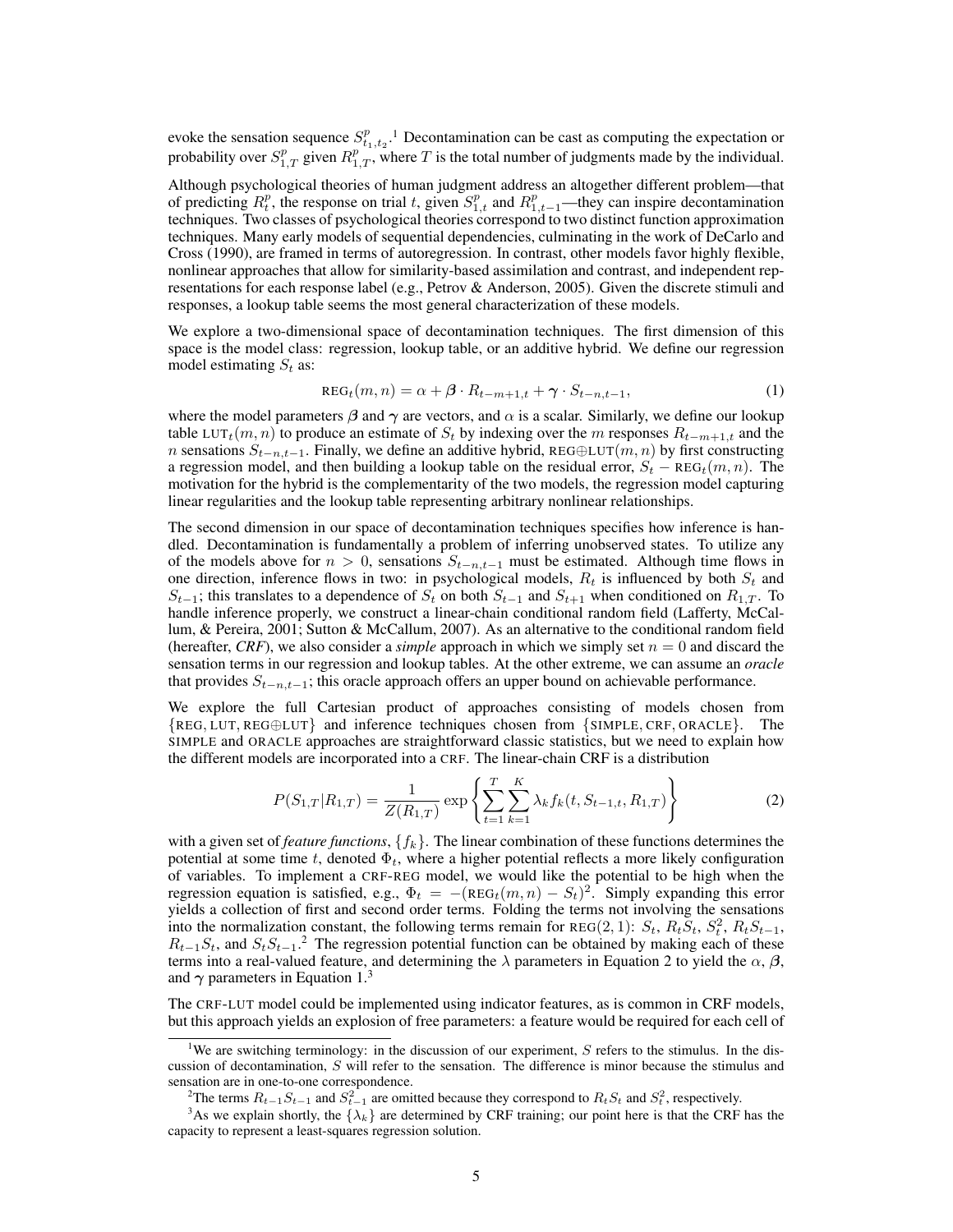the table and each value of  $S_t$ , yielding  $10^4$  free parameters for a gap detection task with a modest  $CRF-LUT(2, 1)$ . Instead, we opted for the direct analog of the CRF-REG: encouraging configurations in which  $S_t$  is consistent with LUT<sub>t</sub> $(m, n)$  via potential  $\Phi_t = -(\text{LUT}_t(m, n) - \tilde{S}_t)^2$ . This approach yields three real-valued features:  $LUT_t(m,n)^2$ ,  $S_t^2$ , and  $LUT_t(m,n)S_t$ . (Remember that lookup table values are indexed by  $S_{t-1}$ , and therefore cannot be folded into the normalization constant.)

Finally, the CRF-REG⊕LUT is a straightforward extension of the models we've described, based on the potential  $\Phi_t = -(\text{REG}_t(m, n) + \text{LUT}_t(m, n) - S_t)^2$ , which still has only quadratic terms in Stand  $S_{t-1}$ . Having now described a 3 × 3 space of decontamination approaches, we turn to the details of our decontamination experiments.

## 3.1 Debiasing and Decompressing

Although our focus is on decontaminating sequential dependencies, or *desequencing*, the quality of human judgments can be reduced by at least three other factors. First, individuals may have an overall *bias* toward smaller or larger ratings. Second, individuals may show *compression*, possibly nonlinear, of the response range. Third, there may be *slow drift* in the center or spread of the response range, on a relatively long time scale. All of these factors are likely to be caused at least in part by trial-to-trial sequential effects. For example, compression will be a natural consequence of assimilation because the endpoints of the response scale will move toward the center. Nonetheless we find it useful to tease apart the factors that are easy to describe (bias, compression) from those that are more subtle (assimilation, contrast).

In the data from our two experiments, we found no evidence of drift, as determined by the fact that regression models with moving averages of the responses did not improve predictions. This finding is not terribly surprising given that the entire experiment took only 10–15 minutes to complete. We briefly describe how we remove bias and compression from our data. Decompression can be achieved with a  $LUT(1, 0)$ , which maps each response into the expected sensation. For example, in Experiment 1, the shortest stimuli reported as G1 and G2 with high accuracy, but the longest stimuli tended to be underestimated by all participants. The  $LUT(1, 0)$  compensates for this compression by associating responses G8 and G9 with higher sensation levels if the table entries are filled based on the training data according to:  $LUT_t(1, 0) \equiv E[S_t|R_t]$ . All of the higher order lookup tables, LUT(m, n), for  $m \ge 1$  and  $n \ge 0$ , will also perform nonlinear decompression in the same manner. The REG models alone will also achieve decompression, though only linear decompression.

We found ample evidence of individual biases in the use of the response scale. To *debias* the data, we compute the mean response of a particular participant  $p$ ,  $\bar{R}^p \equiv 1/T \sum R_t^p$ , and ensure the means are homogeneous via the constraint  $R_t^p - \overline{R}^p = S_t^p - \overline{S}^p$ . Assuming that the mean sensation is identical for all participants—as it should be in our experiments—debiasing can be incorporated into the lookup tables by storing not  $E[S_t | R_t...]$ , but rather  $E[S_t^p + \bar{R}^p | R_t...]$ , and recovering the sensation for a particular individual using  $LUT(m, n) - \bar{R}^p$ . (This trick is necessary to index into the lookup table with discrete response levels. Simply normalizing individuals' responses will yield noninteger responses.) Debiasing of the regression models can be achieved by adding a  $\bar{R}^p$  term to the regression. Note that this extra term—whether in the lookup table retrieval or the regression results in additional features involving combinations of  $\overline{R}^p$  and  $S_t$ ,  $S_{t-1}$ , and LUT $(m, n)$  being added to the three CRF models.

#### 3.2 Modeling Methodology

In all the results we report on, we use a one-back response history, i.e.,  $m = 2$ . Therefore, the SIMPLE models are REG(2,0), LUT(2,0), and REG⊕LUT(2,0), the ORACLE and CRF models are REG(2, 1), LUT(2, 1), and REG⊕LUT(2, 1). In the ORACLE models,  $S_{t-1}$  is assumed to be known when  $S_t$  is estimated; in the CRF models, the sensations are all inferred. The models are trained via multiple splits of the available data into equal-sized training and test sets (38 participants per set). Parameters of the SIMPLE-REG and ORACLE-REG models are determined by least-squares regression on the training set. Entries in the SIMPLE-LUT and ORACLE-LUT are the expectation over trials and participants:  $\tilde{E}[S_t^p + \bar{R}^p | R_t, R_{t-1}, \ldots]$ . The SIMPLE-REG⊕LUT and ORACLE-REG⊕LUT models are trained first by obtaining the regression coefficients, and then filling lookup table entries with the expected residual,  $E[S_t^p - \text{REG}_t^p | \tilde{R}_t, R_{t-1}, \ldots]$ . For the CRF models, the feature coefficients  $\{\lambda_k\}$  are obtained via gradient descent and the forward-backward algorithm, as detailed in Sutton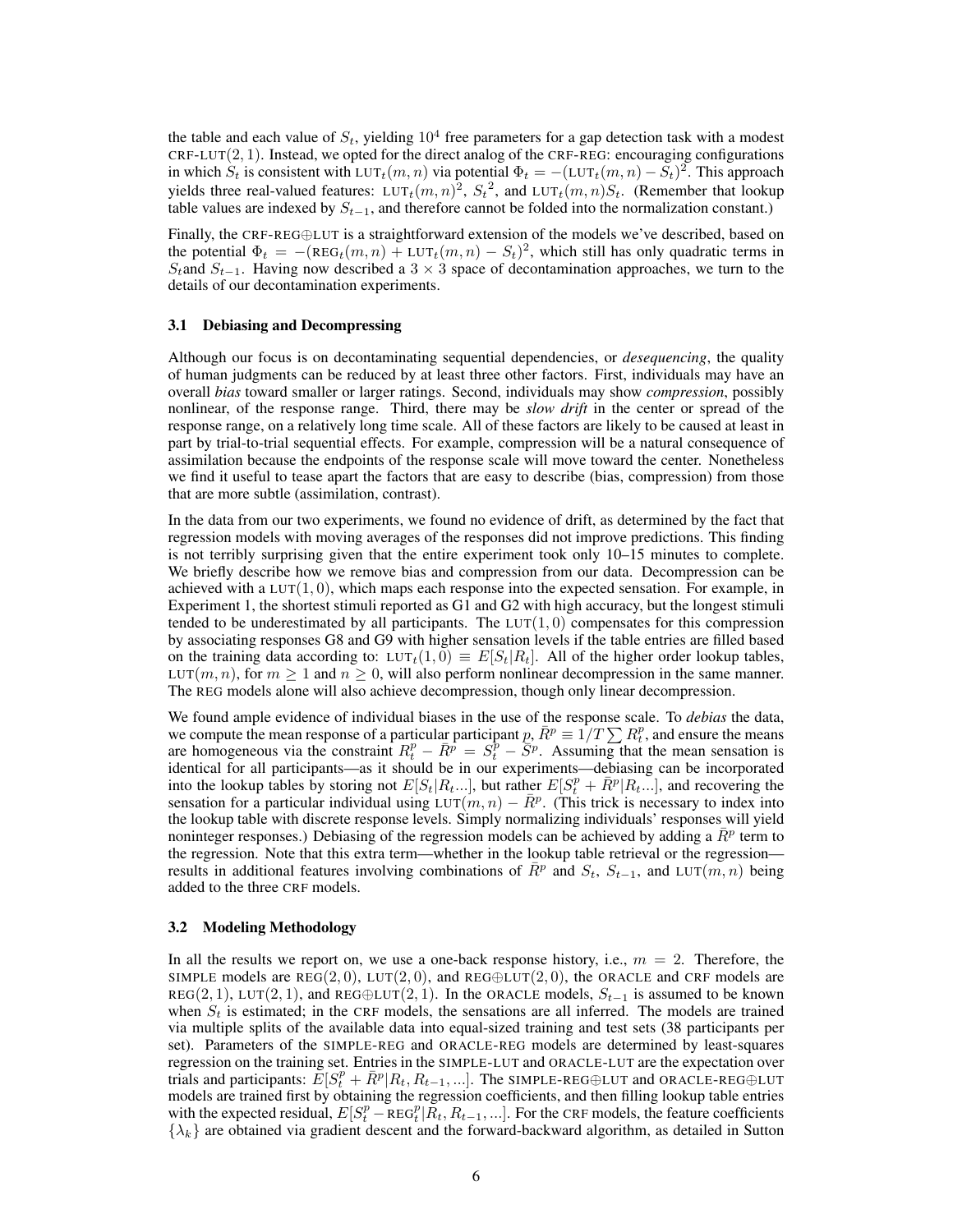

Figure 2: Results from Experiment 1 (left column) and Experiment 2 (right column). The top row compares the reduction in prediction error for different types of decontamination. The bottom row compares reduction in prediction error for different desequencer algorithms.

and McCallum (2007). The lookup tables used in the CRF-LUT and CRF-REG⊕LUT are the same as those in the ORACLE-LUT and ORACLE-REG⊕LUT models. The CRF  $\lambda$  parameters are initialized to be consistent with our notion of the potential as the negative squared error, using initialization values obtained from the regression coefficients of the ORACLE-REG model. This initialization is extremely useful because it places the parameters in easy reach of an effective local minimum. No regularization is used on the CRF because of the small number of free parameters (7 for CRF-REG, 5 for CRF-LUT, and 14 for CRF-REG⊕LUT). Each model is used to determine the expected value of  $S_t$ . We had initially hoped that a Viterbi decoding of the CRF might yield useful predictions, but the expectation proved far superior, most likely because there is not a single path through the CRF that is significantly better than others due to high level of noise in the data.

Beyond the primary set of models described above, we explored several other models. We tested models in which the sensation and/or response values are log transformed, because sensory transduction introduces logarithmic compression. However, these models do not reliably improve decontamination. We examined higher-order regression models, i.e.,  $m > 2$ . These models are helpful for Experiment 1, but only because we inadvertently introduced structure into the sequences via the constraint that each stimulus had to be presented once before it could be repeated. The consequence of this constraint is that a series of small gaps predicted a larger gap on the next trial, and viceversa. One reason for conducting Experiment 2 was to eliminate this constraint. It also eliminated the benefit of higher-order regression models. We also examined switched regression models whose parameters were contingent on the current response. These models do not significantly outperform the REG⊕LUT models.

# 4 Results

Figure 2 shows the root mean squared error (RMSE) between the ground-truth sensation and the model-estimated sensation over the set of validation subjects for 100 different splits of the data. The left and right columns present results for Experiments 1 and 2, respectively. In the top row of the figure, we compare baseline performance with no decontamination—where the sensation prediction is simply the participant's actual response (pink bar)—against decompression alone (magenta bar), debiasing alone (red bar), debiasing and decompression (purple bar), and the best full decontamination model, which includes debiasing, decompression, and desequencing (blue bar). The difference between each pair of these results is highly reliable, indicating that bias, compression, and recency effects all contribute to the contamination of human judgments.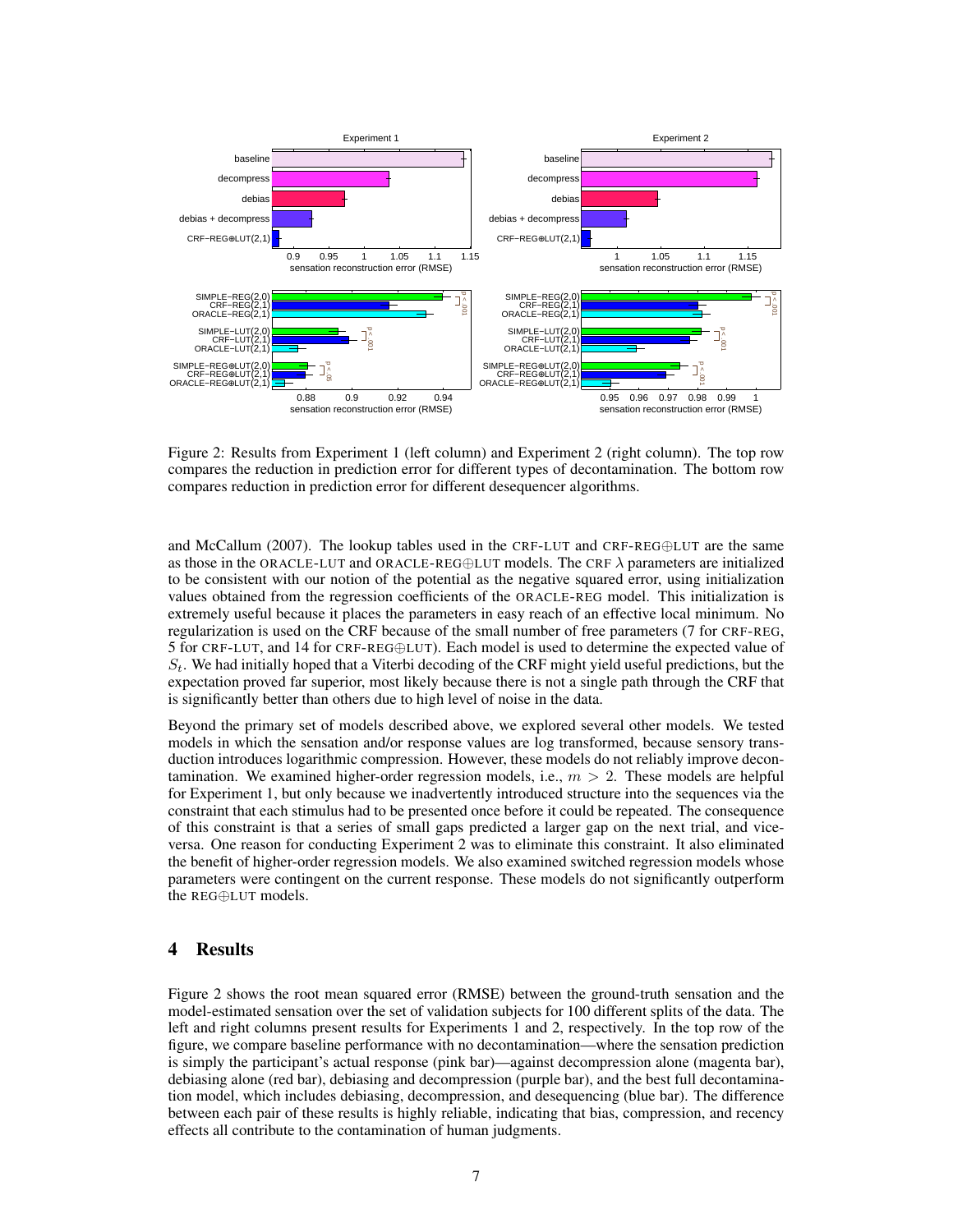The reduction of error due to debiasing is 14.8% and 11.1% in Experiments 1 and 2, respectively. The further reduction in error when decompressing is incorporated is 4.8% and 3.4% in Experiments 1 and 2. Finally, the further reduction in error when desequencing is incorporated is 5.0% and 4.1% in Experiments 1 and 2. We reiterate that bias and compression likely have at least part of their basis in sequential dependencies. Indeed models like CRF-REG⊕LUT perform nearly as well even without separate debiasing and decompression corrections.

The bottom row of Figure 2 examines the relative performance of the nine models defined by the Cartesian product of model type (REG, LUT and REG⊕LUT) and inference type (SIMPLE, CRF, and ORACLE). The joint model REG⊕LUT that exploits both the regularity of the regression model and the flexibility of the lookup table clearly works better than either REG or LUT in isolation. Comparing SIMPLE, which ignores the mutual constraints provided by the inferred sensations, to to CRF, which exploits bidirectional temporal constraints, we see that the CRF inference produces reliably better results in five of six cases, as evaluated by paired t-tests. We do not have a good explanation for the advantage of SIMPLE-LUT over CRF-LUT in Experiment 1, although there are some minor differences in how the lookup tables for the two models are constructed, and we are investigating whether those differences might be responsible. We included the ORACLE models to give us a sense of how much improvement we might potentially obtain, and clearly there is still some potential gain as indicated by ORACLE-REG⊕LUT.

# 5 Discussion

Psychologists have long been struck by the relativity of human judgments and have noted that relativity limits how well individuals can communicate their internal sensations, impressions, and evaluations via rating scales. We've shown that decontamination techniques can improve the quality of judgments, reducing error by over 20% Is a 20% reduction significant? In the Netflix competition, if this improvement in the reliability of the available ratings translated to a comparable improvement in the collaborative filtering predictions, it would have been of critical significance.

In this paper, we explored a fairly mundane domain: estimating the gap between pairs of dots on a computer monitor. The advantage of starting our explorations in this domain is that it provided us with ground truth data for training and evaluation of models. Will our conclusions about this sensory domain generalize to more subjective and emotional domains such as movies and art? We are currently designing a study in which we will collect liking judgments for paintings. Using the models we developed for this study, we can obtain a decontamination of the ratings and identify pairs of paintings where the participant's ratings conflict with the decontaminated impressions. Via a later session in which we ask participants for pairwise preferences, we can determine whether the decontaminator or the raw ratings are more reliable. We have reason for optimism because all evidence in the psychological literature suggests that corruption occurs in the mapping of internal states to responses, and there's no reason to suspect that the mapping is different for different types of sensations. Indeed, it seems that if even responses to simple visual stimuli are contaminated, responses to more complex stimuli with a more complex judgment task will be even more vulnerable.

One key limitation of the present work is that it examines unidimensional stimuli, and any interesting domain will involve multidimensional stimuli, such as movies, that could be rated in many different ways depending on the current focus of the evaluator. Anchoring likely determines relevant dimensions as well as the reference points along those dimensions, and it may require a separate analysis to decontaminate this type of anchor.

On the positive side, the domain is ripe for further explorations, and our work suggests many directions for future development. For instance, one might better leverage the CRF's ability to predict not just the expected sensation, but the distribution over sensations. Alternatively, one might pay closer attention to the details of psychological theory in the hope that it provides helpful constraints. One such hint is the finding that systematic effects of sequences have been observed on response latencies in judgment tasks (Lacouture, 1997); therefore, latencies may prove useful for decontamination.

A *Wired Magazine* article on the Netflix competition was entitled, "This psychologist might outsmart the math brains competing for the Netflix prize" (Ellenberg, March 2008). This provocative title didn't turn out to be true, but the title did suggest—consistent with the findings of our research that the math brains may do well to look inward at the mechanisms of their own brains.